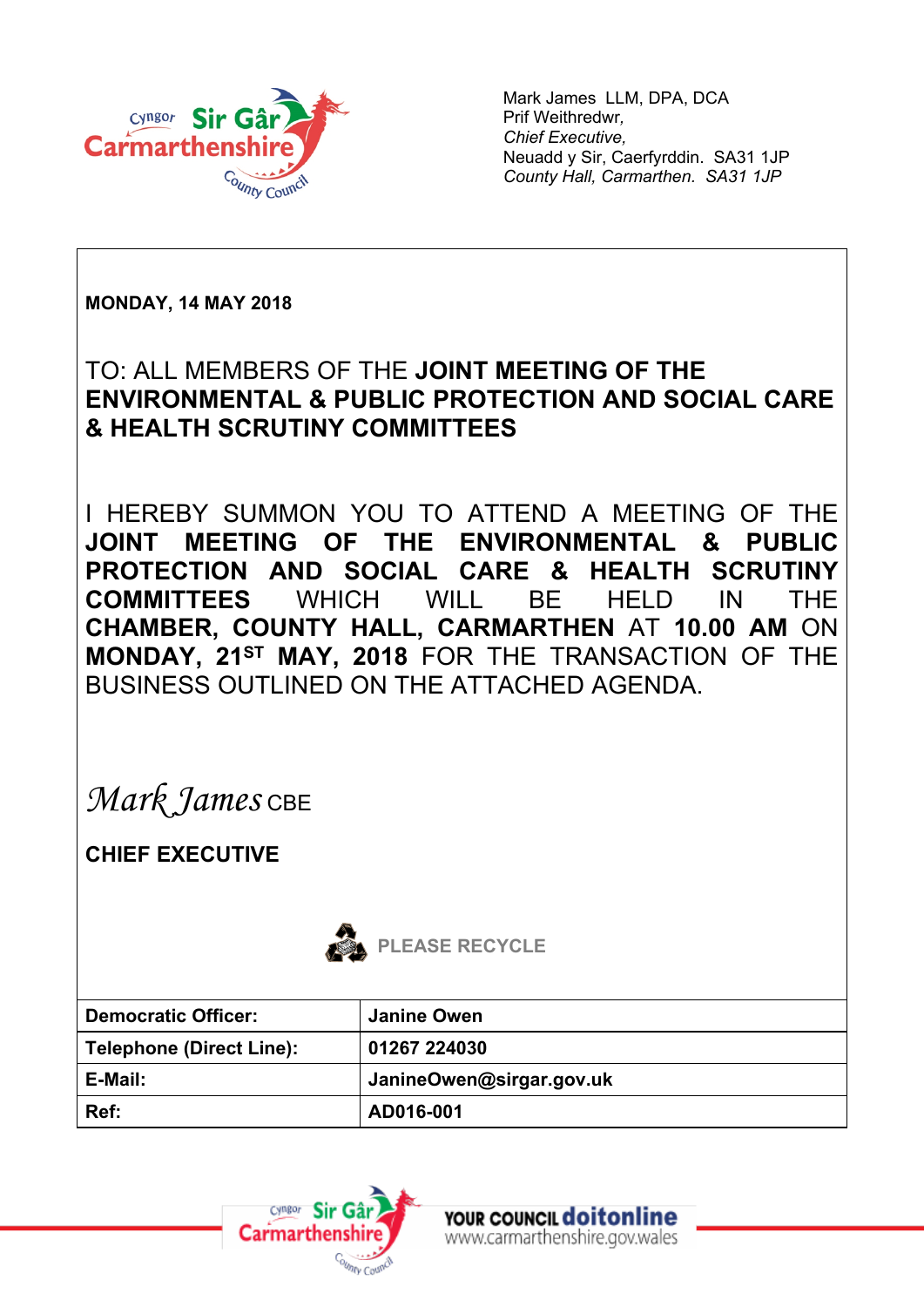### **ENVIRONMENTAL & PUBLIC PROTECTION SCRUTINY COMMITTEE** 14 MEMBERS

### **PLAID CYMRU GROUP – 7 MEMBERS**

- **1. Councillor Alun Davies (Vice-Chair)**
- **2. Councillor Jeanette Gilasbey**
- **3. Councillor Andrew James**
- **4. Councillor Dorian Phillips**
- **5. Councillor Susan Phillips**
- **6. Councillor Alan Speake**
- **7. Councillor Dai Thomas**
- **8. Councillor Aled Vaughan Owen**

### **LABOUR GROUP – 4 MEMBERS**

- **1. Councillor Penny Edwards**
- **2. Councillor Amanda Fox**
- **3. Councillor Tina Higgins**
- **4. Councillor John James (Chair)**

#### **INDEPENDENT GROUP – 3 MEMBERS**

- **1. Councillor Arwel Davies**
- **2. Councillor Joseph Davies**

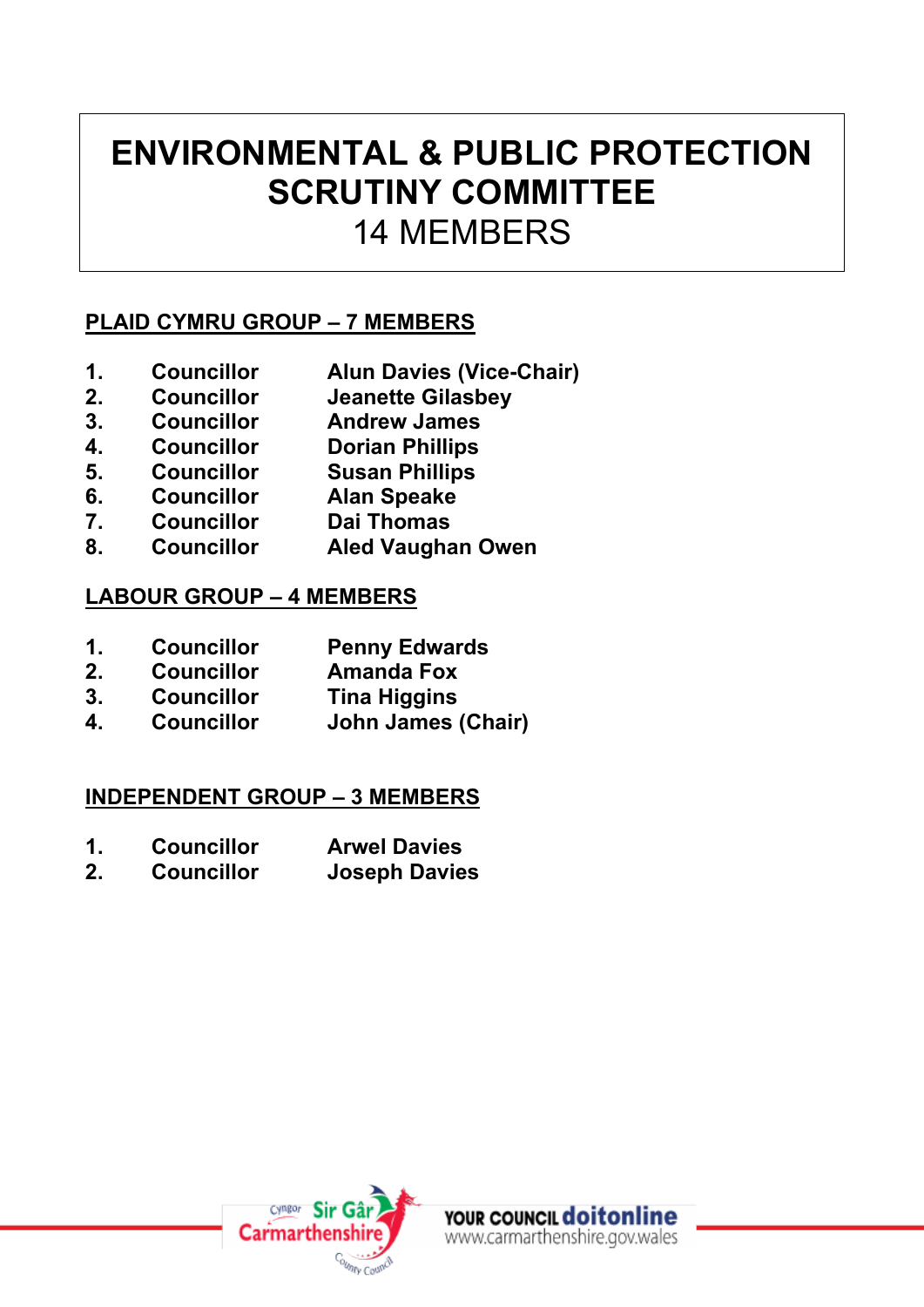## **SOCIAL CARE & HEALTH SCRUTINY COMMITTEE** 14 MEMBERS

### **PLAID CYMRU GROUP – 7 MEMBERS**

- **1. Councillor Kim Broom**
- **2. Councillor Alun Davies**
- **3. Councillor Tyssul Evans**
- **4. Councillor Jean Lewis**
- **5. Councillor Emlyn Schiavone**
- **6. Councillor Gwyneth Thomas (Chair)**
- **7. Councillor Dorian Williams**

#### **LABOUR GROUP – 4 MEMBERS**

- **1. Councillor Ken Lloyd**
- **2. Councillor Andre McPherson**
- **3. Councillor Eryl Morgan**
- **4. Councillor Louvain Roberts**

### **INDEPENDENT GROUP – 3 MEMBERS**

- **1. Councillor Ieuan Wyn Davies (Vice-Chair)**
- **2. Councillor**
- **3. Councillor Edward Thomas**